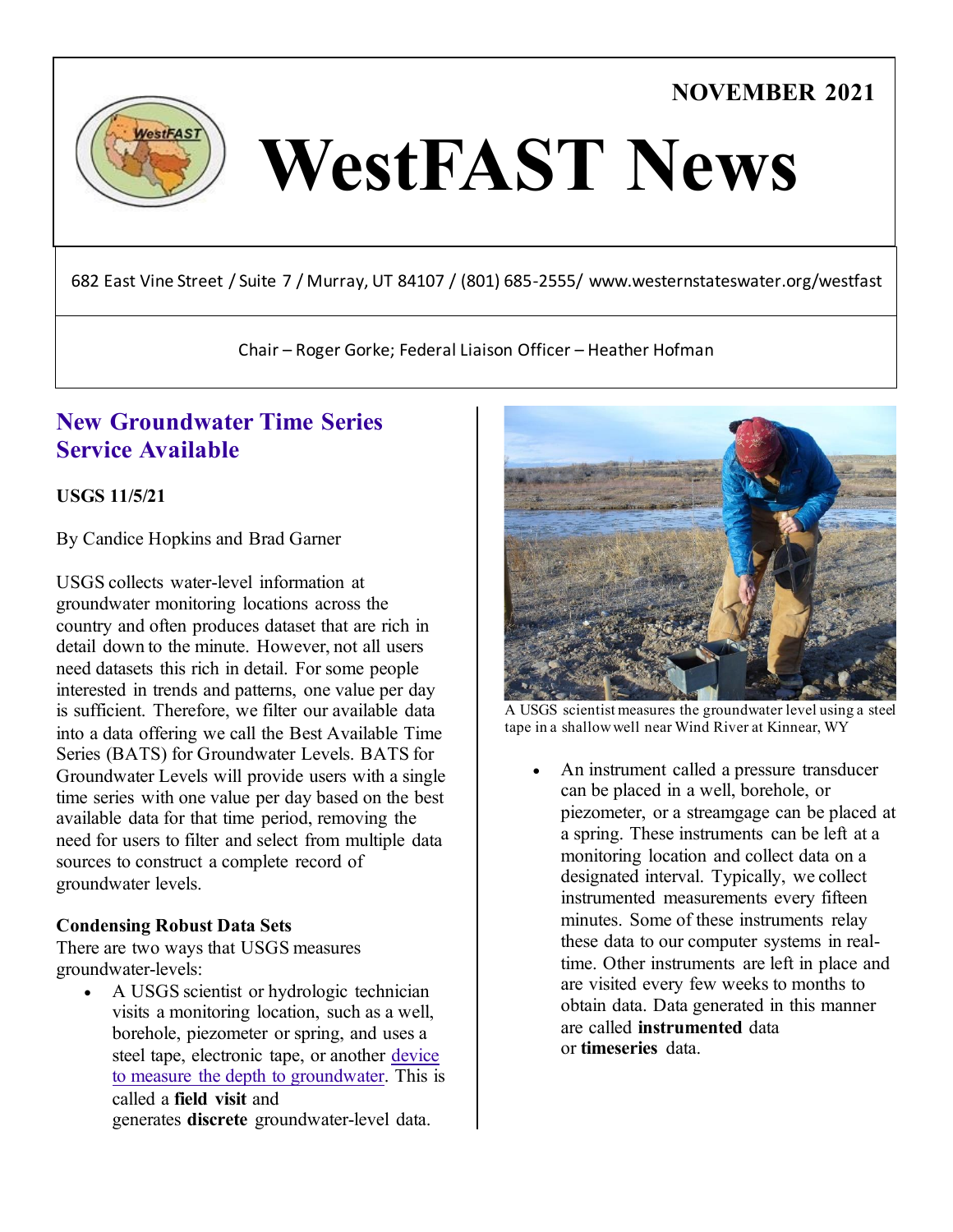

USGS groundwater site 414831072173002 in Tolland County, Connecticut. This well is equipped with a transducer and equipment that allows groundwater level data to be transmitted in real-time.

These two methods of data collection create a datarich record with varying data frequency over time; you can see this in our many [groundwater](https://waterdata.usgs.gov/blog/groundwater-field-visits-monitoring-location-pages/)  [monitoring location pages.](https://waterdata.usgs.gov/blog/groundwater-field-visits-monitoring-location-pages/) Due to changing methodology over time, we often serve the data using multiple methods or parameters over the period of record. We also calculate some statistics from instrumented data called daily value data. This metadata is important, but may not consistently be available over the period of record.

This can be confusing to someone who just wants to know **"How has the groundwater level changed over the entire period of measurement?**" To help answer that question, we are now providing a simpler data offering for groundwater levels. Our algorithm determines the longest period of record available by merging discrete and instrumented data, and delivers one measurement per day to represent groundwater levels at a site.

#### **How do we know which record is "best"?**

We determine the Best Available data records by:

- 1. merging discrete and instrumented data of the same parameter code into one combined record,
- 2. choosing the water-level value from a parameter code that the monitoring location is currently serving, and
- 3. choosing the parameter with the longest running record if the location is currently reporting multiple groundwater-level parameters, and
- 4. serving the discrete value instead of the instrumented value if they happen on the same day (because we use discrete visits to calibrate instrumented records).

This method allows us to serve one value per day that represents groundwater levels.

#### **Aren't we omitting important data?**

A Best Available Time Series for Groundwater Levels is designed to be a simplified offering of our very rich data sets; it is optimal for calculating trends and statistics or comparing sites. We also have filtered both our instrumented and timeseries data, so you can select that if it is your only focus. Our [Groundwater Levels Service](https://waterservices.usgs.gov/rest/GW-Levels-Test-Tool.html) is still available for those who would like more detailed data. These data are also available for download or for interactive viewing on [Monitoring Location Pages.](https://waterdata.usgs.gov/blog/how-to-use-nextgen-pages/)



All groundwater level observations for one year, including instrumented data (solid blue line, representing measurements every fifteen minutes) and discrete data (red dots) representing site visits at site 414831072173002.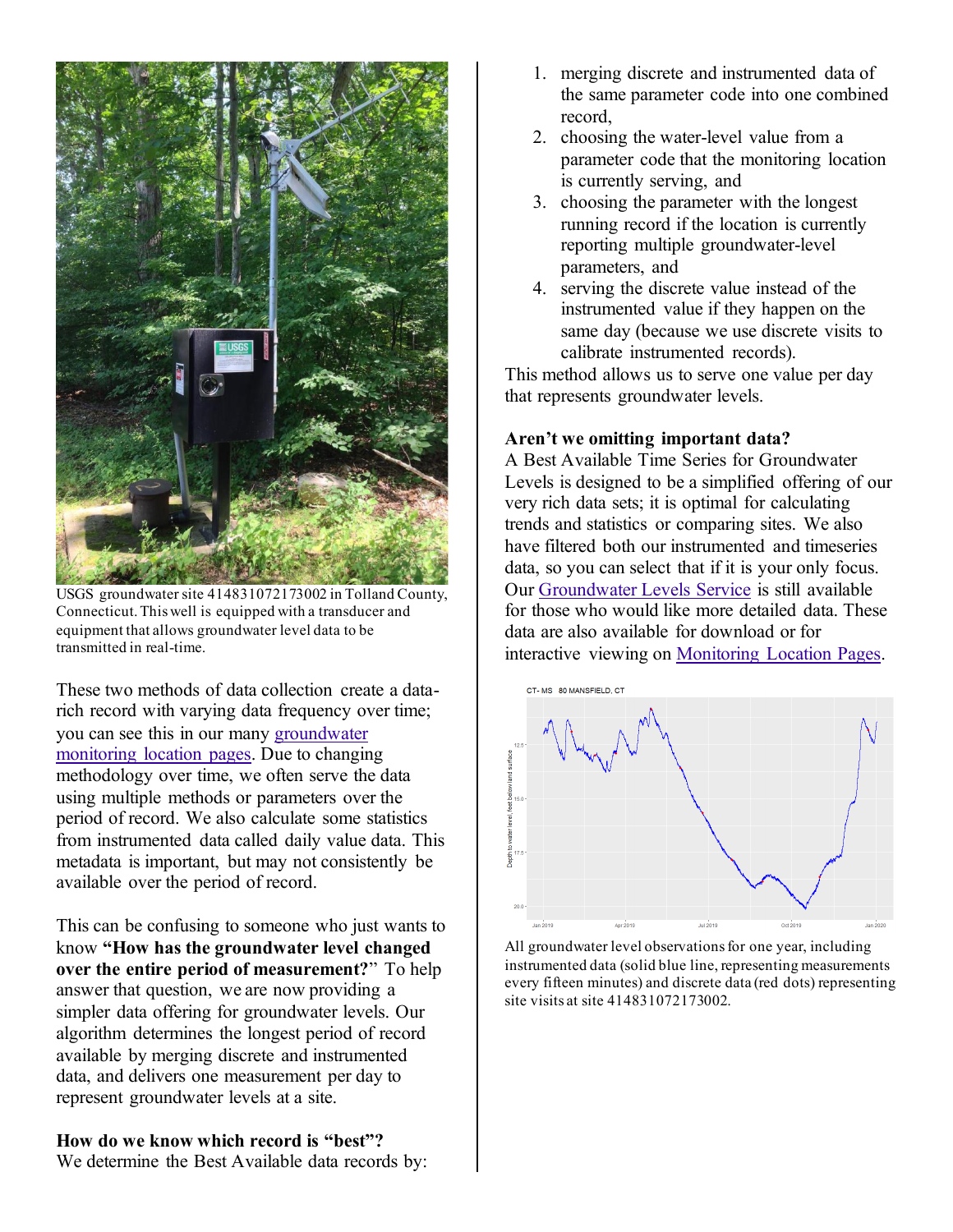

Best Available Time Series, or one value per day, for one year, representing instrumented data and discrete data at site 414831072173002

#### **Options for accessing this new data offering**

These timeseries can be accessed through the [WDFN Observations Services API,](https://labs.waterdata.usgs.gov/api/observations/swagger-ui/index.html?url=%2Fapi%2Fobservations%2Fv3%2Fapi-docs#%2FObservations%20Data%20Sets%2FgetTimeSeries) and data are output following the WaterML schema. Through this API, users can request the data type as 'gw\_combined', meaning they are requesting both discrete and instrumented data from the same call, and can ask to use the 'best' data available.

#### **Potential Uses in the Future**

We use Best Available Time Series for Groundwater Levels to calculate and display groundwater-level trends in the [National](https://cida.usgs.gov/ngwmn/index.jsp)  [Groundwater Monitoring Network Data Portal.](https://cida.usgs.gov/ngwmn/index.jsp) The Best Available Time Series for Groundwater Levels may be involved in future efforts, such as the eventual replacement of the USGS Groundwater Watch website. Best Available Time Series also could be used by hydrologists and data scientists who are focused on local to regional scale trends and patterns in groundwater levels.

Beyond the realm of groundwater, we may investigate whether this Best Available Time Series concept can be extended to data records at rivers. For example, many USGS streamgaging stations with long historical records began publishing datasets rich in detail in 2007. But thousands of these streamgages offer a longer historical record one data value per day—back to the 1930s or even earlier. And even before daily data values were collected, some streamgages have scattered discrete measurements—or sometimes just one maximum value for the entire year—published as far back as the 1890s or even earlier! Combining some or all of these types of data into a Best Available Time Series could be compelling for general

visualizations, and uniquely valuable for assessments of long-term trends or other patterns. Many USGS subject matter experts helped us work through the subtle aspects of this logic, and we appreciate their insight and contributions. Please let us know your thoughts about this new data offering by emailing gs-w-iow po\_team $@$ usgs.gov.

# **[OpenET: A Transformative Tool for](https://appliedsciences.nasa.gov/our-impact/story/openet-transformative-tool-tracking-water-us-west)  [Tracking Water in the U.S. West](https://appliedsciences.nasa.gov/our-impact/story/openet-transformative-tool-tracking-water-us-west)**

#### **NASA 11/5/21**

By [Aries Keck](https://appliedsciences.nasa.gov/about/our-team/aries-keck)

#### OPENET IS A SATELLITE-BASED DATA RESOURCE SUPPLYING CRUCIAL WATER USE INFORMATION IN 17 WESTERN U.S. STATES.

Using the best available science to provide easily accessible satellite-based estimates of water use, [OpenET](https://openetdata.org/) is being used to improve U.S. water management. The data is available on 17 western states, most notably the area covered by the Colorado River basin.

The "ET" in OpenET stands for evapotranspiration, which is the process through which water leaves plants, soils, and other surfaces and returns to the atmosphere. It's a measurement that farmers can use to estimate the amount of water being taken up or used by their fields and crops and that will usually need to be replaced through irrigation or rainfall.

#### [Watch the video](https://youtu.be/l1W8HRTg4Gw)

Knowing how much water is transferred to the air allows farmers to better calculate crop water requirements, helping them to use water more efficiently and better plan irrigation. This makes evapotranspiration a crucial measurement for farmers and other water resource managers, especially in the western United States where the majority of the water used by people goes to irrigate crops and produce food.

The primary satellite dataset for OpenET is from the [Landsat program,](https://www.nasa.gov/mission_pages/landsat/main/index.html) a partnership between NASA and the U.S. Geological Survey [\(USGS\)](https://www.usgs.gov/). The most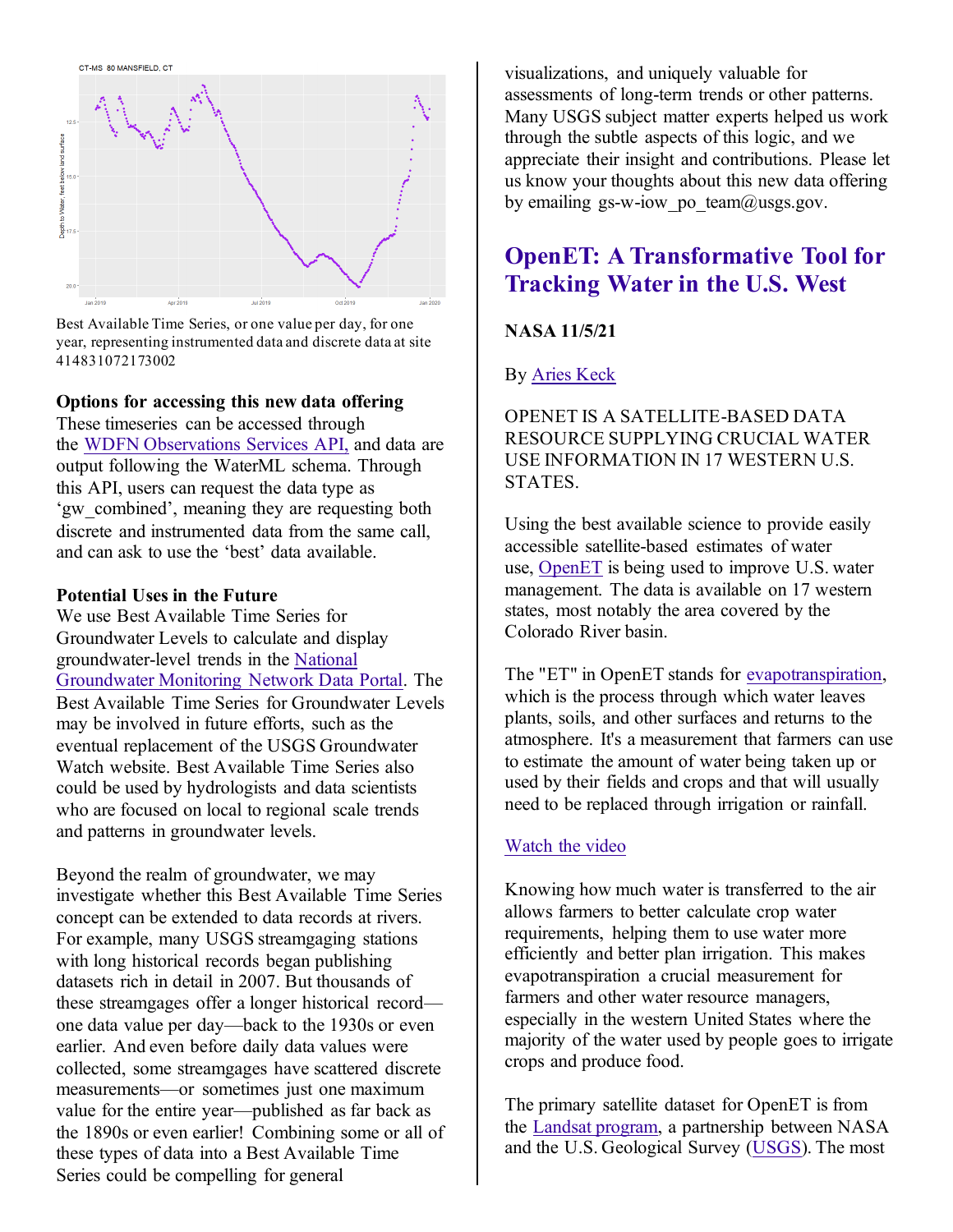recent satellite in the program, Landsat 9, [successfully launched on Sept. 27, 2021.](https://www.nasa.gov/press-release/nasa-launches-new-mission-to-monitor-earth-s-landscapes)

Because the OpenET system uses open source software and open data sources, it will help water managers establish an agreed upon measure of evapotranspiration across agricultural areas, said lead project scientist Forrest Melton of NASA's [Western Water Applications Office.](https://wwao.jpl.nasa.gov/)

Different estimates of evapotranspiration have previously been a source of confusion for water managers, he said, explaining that water users and managers currently have to evaluate a variety of methodologies to measure water use and evapotranspiration, which often leads to different numbers and debates over accuracy.

OpenET provides a solution to those debates, said project manager Robyn Grimm. "OpenET brings together several well-established methods for calculating evapotranspiration from satellite data onto a single platform so that everyone who makes decisions about water can work from the same playbook, using the same consistent, trusted data," said Grimm.

Denise Moyle is an alfalfa farmer in Diamond Valley, Nevada, and an OpenET collaborator. "What OpenET offers is a way for people to better understand their water usage and, more importantly, their water loss through evapotranspiration," she said. "Giving farmers and other water managers better information is the greatest value of OpenET."



*Nevada farmer Denise Moyle will use OpenET to plan irrigation of her alfalfa fields. Credits: Photo courtesy of Glow by G Photography*

# *Highlights from the Bipartisan Infrastructure Investment and Jobs Act*

# **[FACT SHEET: EPA & The](https://www.epa.gov/newsreleases/fact-sheet-epa-bipartisan-infrastructure-law)  [Bipartisan Infrastructure Law](https://www.epa.gov/newsreleases/fact-sheet-epa-bipartisan-infrastructure-law)**

#### **EPA 11/6/21**

Following the passage of the historic Bipartisan Infrastructure Investment and Jobs Act, the U.S. Environmental Protection Agency (EPA) will be making significant investments in the health, equity, and resilience of American communities. With unprecedented funding to support our national infrastructure, EPA will improve people's health and safety, help create good-paying jobs, and increase climate resilience throughout the country.

#### **The single largest investment in water that the federal government has ever made.**

The nation has underinvested in water infrastructure for too long. Insufficient water infrastructure threatens America's security, and it risks people's health, jobs, peace of mind, and future prosperity. The Bipartisan Infrastructure Law delivers more than \$50 billion to EPA to improve our nation's drinking water, wastewater, and stormwater infrastructure. This is a historic investment that includes:

#### **Safe Drinking Water**

\$11.7 billion to the Drinking Water State Revolving Fund (SRF) and \$15 billion to the Drinking Water SRF for Lead Service Line Replacement. \$4 billion to the Drinking Water SRF for Emerging Contaminants. \$5 billion to Water Infrastructure Improvements for the Nation (WIIN) Grants to address emerging contaminants.

#### **What this means**

There are still 6 to 10 million lead services lines in cities and towns across the country, many of which are in communities of color and low-income neighborhoods. Because of the investments in the Bipartisan Infrastructure Law, millions of American families will no longer have to fear the harmful health effects caused by lead and other pollutants in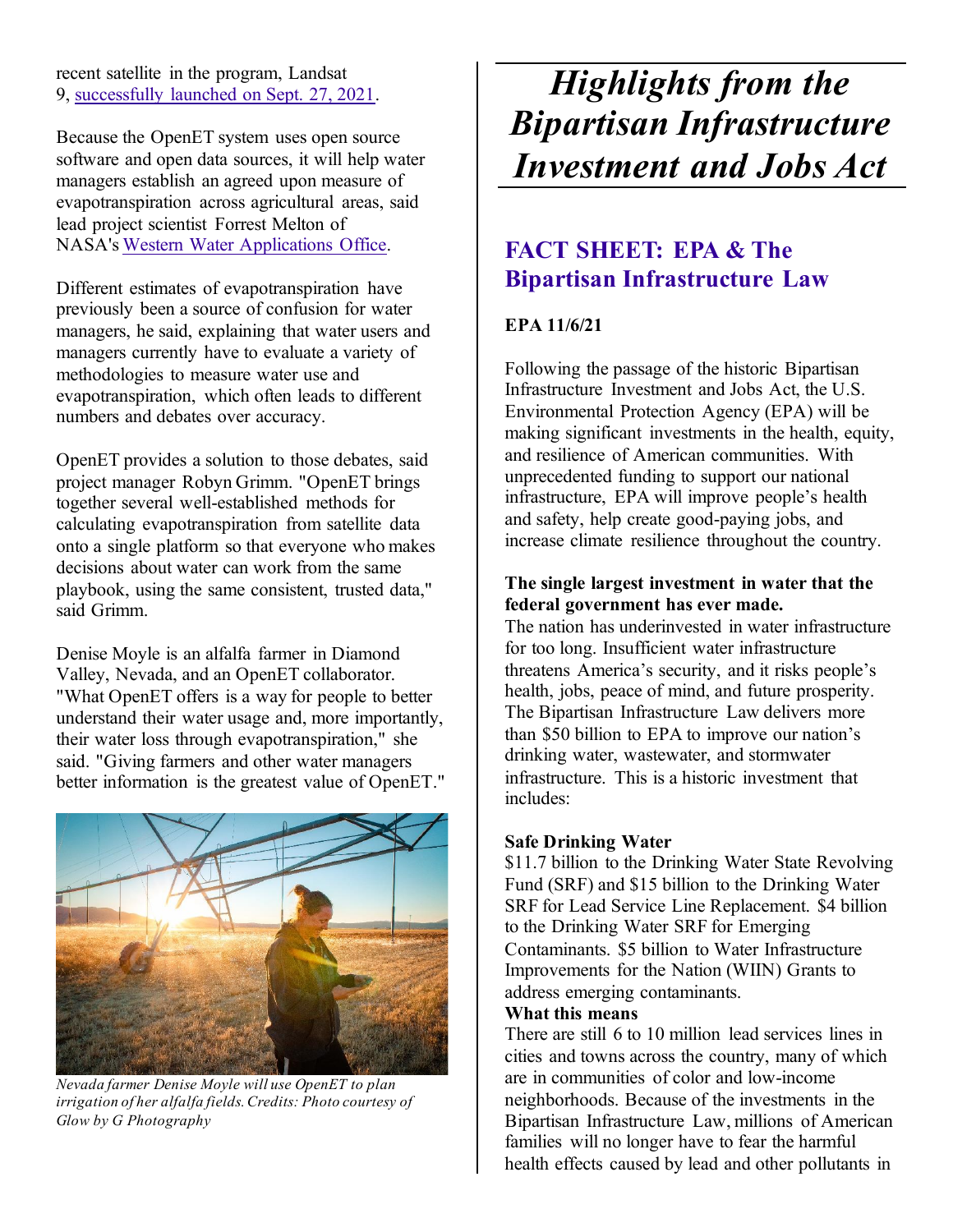their water. People will be protected from PFAS or "forever chemical" contamination. And investing in our water infrastructure will put Americans to work in good-paying jobs.

#### **Clean Water for Communities**

\$11.7 billion for the Clean Water State Revolving Fund SRF and \$1 billion for the Clean Water SRF for Emerging Contaminants.

#### **What this means**

More people will be able to freely swim, fish, and play in their waters. Wild spaces will be cleaner and more vibrant. Communities will benefit from improved economic prosperity built on clean water resources as more quality, good paying jobs are created.

#### **Protected Regional Waters**

\$1.7 billion for Geographic Programs and \$267 million for the National Estuary Program, Gulf Hypoxia Program, and more.

#### **What this means**

From the Chesapeake Bay, to the Great Lakes, to Puget Sound, communities will be able to better protect our national water treasures and ensure they continue to serve as vital economic and recreational assets.

#### **Historic funding to clean-up longstanding pollution and redevelop communities**

The Bipartisan Infrastructure Law invests \$5.4 billion in cleaning up legacy pollution at Superfund and brownfields sites, helping to restore the economic vitality of communities, including:

#### **Superfund Clean-Up**

\$3.5 billion for Superfund site clean-up work.

#### **What this means**

More than one in four Black and Hispanic Americans live within 3 miles of a Superfund site. No community deserves to have contamination near where they live, work, pray and go to school. With this funding, communities living near many of the most serious uncontrolled or abandoned releases of contamination will finally get the protections they deserve.

#### **Brownfields Revitalization**

\$1.5 billion to scale-up community-led brownfields revitalization. **What this means**

Blighted and polluted sites in communities across America will be assessed, cleaned up and made available for safe reuse, spurring job creation and economic opportunity in areas that need it most.

#### **Waste and Recycling**

\$350 million for Solid Waste and Recycling Grants and \$25 million for Battery Recycling.

#### **What this means**

Communities across the country are burdened by pollution impacts from inefficient waste management systems. This historic investment will transform recycling and solid waste management across the country while creating jobs. This investment will also improve the nation's battery recycling programs while promoting the safe handling of used batteries.

### **A major investment in electric and low-emission school buses and healthier air for children.**

The Bipartisan Infrastructure Law invests in making the nation's school bus fleet cleaner, including:

#### **Electric and Reduced Carbon Buses**

\$5 billion for decarbonizing the nation's school bus fleet.

#### **What this means**

More than 25 million children ride the bus to school each day, some breathing polluted air from diesel school buses. By deploying electric and lower emission school buses, fewer children will face increased asthma risks and other health problems linked to diesel air pollution.

#### **Increased funding for pollution prevention.**

The Bipartisan Infrastructure Law increases resources to help businesses reduce toxic pollutants, with a new focus on underserved and overburdened communities, including:

#### **Pollution Prevention**

\$100 million for the Pollution Prevention (P2) Program and the launch of a new program targeting environmental justice.

#### **What this means**

More businesses will be able to get assistance to reduce toxic pollutants, cut water usage, improve efficiency, and lower costs, which will improve their operations while better protecting the communities in which they operate.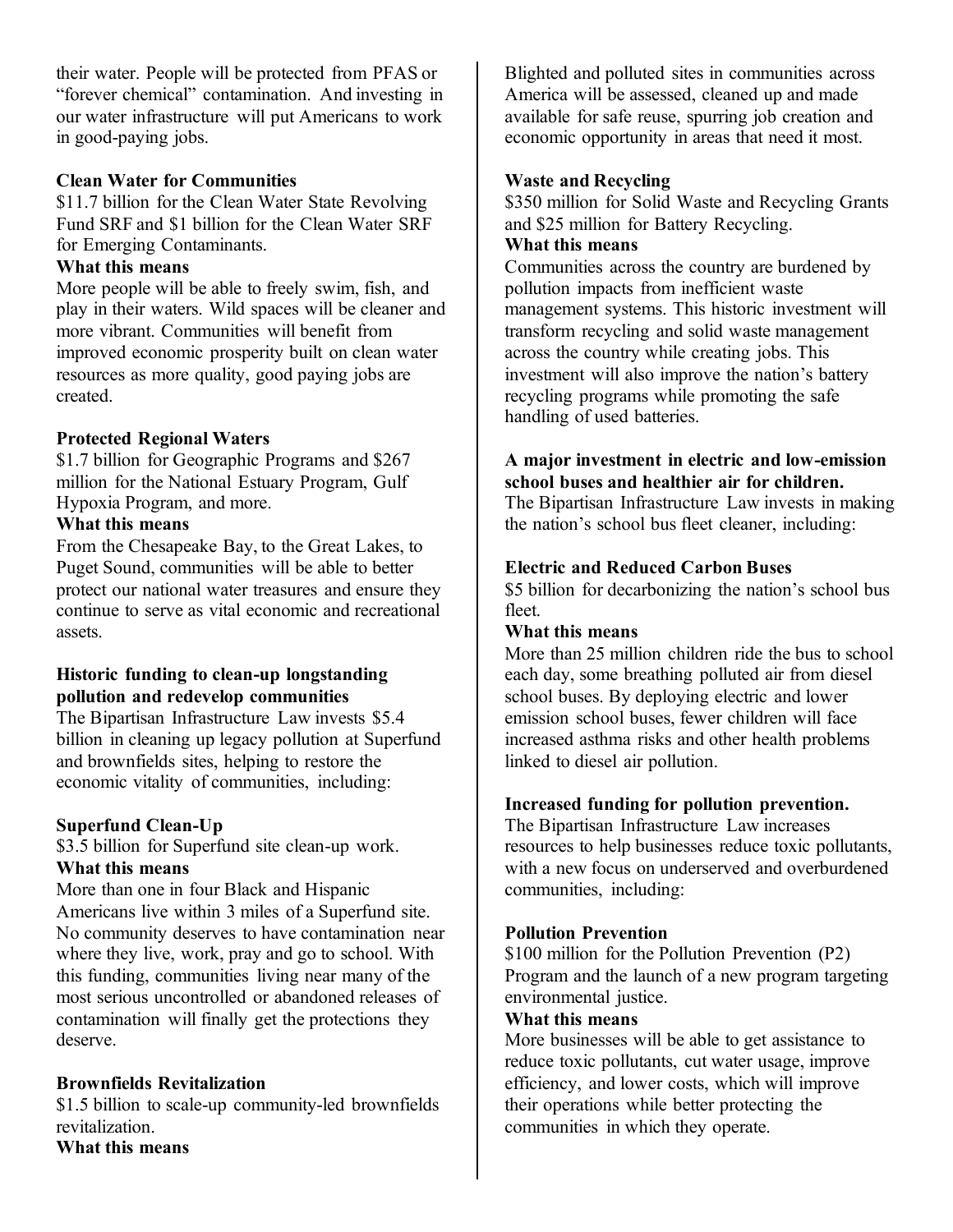#### **EPA Funding by Appropriations Account**

| <b>State &amp; Tribal Grants</b>                                 | 55.426<br>billion |
|------------------------------------------------------------------|-------------------|
| Clean Water State Revolving Fund<br>Traditional                  | 11.713 billion    |
| Drinking Water State Revolving<br><b>Fund Traditional</b>        | 11.713 billion    |
| Lead Service Lines Drinking Water<br><b>State Revolving Fund</b> | 15 billion        |
| PFAS Clean Water State Revolving<br>Fund                         | 1 billion         |
| <b>PFAS Drinking Water State</b><br><b>Revolving Fund</b>        | 4 billion         |
| PFAS Small & Disadvantaged                                       | 5 billion         |
| <b>Underground Injection Control</b><br>Grants                   | 50 million        |
| <b>Brownfields</b>                                               | 1.5 billion       |
| <b>Pollution Prevention</b>                                      | 100 million       |
| Save Our Seas 2.0                                                | 275 million       |
| <b>RECYCLE Act</b>                                               | 75 million        |
| <b>Clean School Buses</b>                                        | 5 billion         |
| Superfund                                                        | 3.5 billion       |
| <b>Remedial Cleanups</b>                                         | 3.5 billion       |
| <b>Environmental Programs and</b><br>Management                  | 1.959 billion     |
| Geographic Programs                                              | 1.717 billion     |
| <b>Great Lakes Restoration</b>                                   | 1 billion         |
| Chesapeake Bay                                                   | 238 million       |
| San Francisco Bay                                                | 24 million        |
| <b>Puget Sound</b>                                               | 89 million        |
| Long Island Sound                                                | 106 million       |
| <b>Gulf of Mexico</b>                                            | 53 million        |
| South Florida                                                    | 16 million        |
| Lake Champlain                                                   | 40 million        |
| Lake Pontchartrain                                               | 53 million        |
| Southern New England<br>Estuaries                                | 15 million        |
| Columbia River Basin                                             | 79 million        |
| Other, Pacific Northwest                                         | 4 million         |
| National Estuary Program                                         | 132 million       |
| Gulf of Mexico and MS and OH<br>Rivers Hypoxia                   | 60 million        |
| Class VI Wells/Underground<br><b>Injection Control</b>           | 25 million        |
| <b>Battery Recycling Best Practices</b>                          | 10 million        |
| <b>Battery Recycling Labeling</b>                                | 15 million        |

# **[Interior Department Celebrates](https://www.doi.gov/pressreleases/interior-department-celebrates-passage-bipartisan-infrastructure-deal)  [Passage of the Bipartisan](https://www.doi.gov/pressreleases/interior-department-celebrates-passage-bipartisan-infrastructure-deal)  [Infrastructure Deal](https://www.doi.gov/pressreleases/interior-department-celebrates-passage-bipartisan-infrastructure-deal)**

Historic investments in climate resiliency, Indian Country will protect communities and advance environmental justice

#### **DOI 11/6/2021**

**WASHINGTON** – Secretary of the Interior Deb Haaland applauded the passage of the Bipartisan Infrastructure Deal (BID), a once-in-a-generation investment that will help communities tackle the climate crisis while creating good-paying union jobs, advancing environmental justice, and boosting local economies. The legislation is the largest investment in the resilience of physical and natural systems in American history.

"The Bipartisan Infrastructure Deal is an historic down payment on ensuring that future generations have clean air, drinkable water, fertile soil, and an overall quality of life that is currently threatened by the worsening climate crisis," said **Secretary Deb Haaland**. "As our communities bear the brunt of intensifying droughts, wildfires, flooding, and legacy pollution, the BID's investments will be crucial to ensuring local, state, and Tribal communities have the resources they need to bolster climate resilience and protect natural areas. The Interior Department stands ready to implement this transformational investment in our country as quickly as possible."

The BID contains several provisions that fund Interior Department initiatives and benefit the communities we directly serve. The legislation makes historic investments in bolstering climate resiliency, including:

• **\$8.3 Billion Investment in Water and Drought Resilience**. There is an urgent need to minimize the impacts of drought and develop a long-term plan to facilitate conservation and economic growth. Our shared priority is to build resilient communities and protect our water supplies for people and the natural environment. The BID's investments will fund water efficiency and recycling programs, rural water projects, WaterSMART grants, and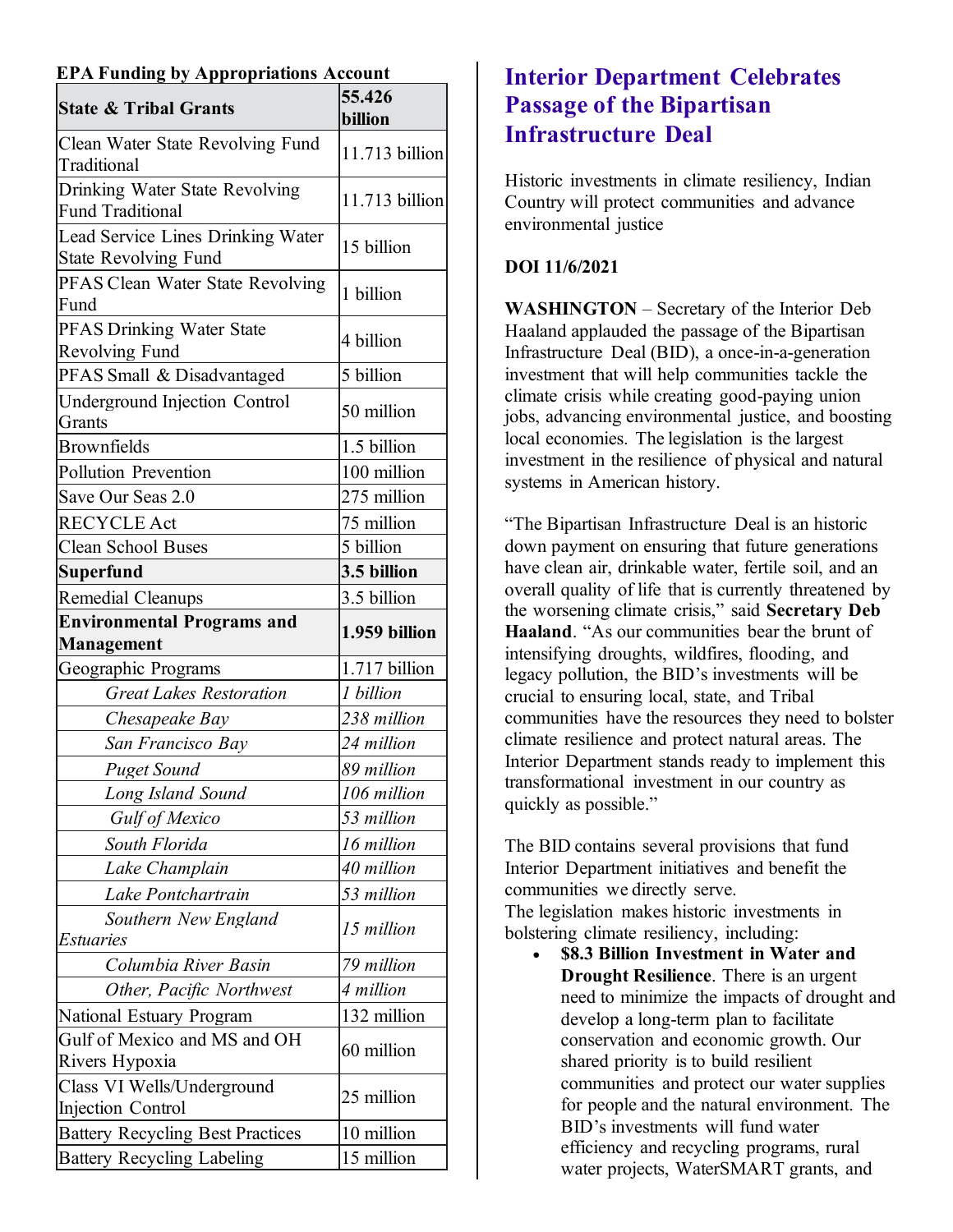dam safety to ensure that irrigators, Tribes, and adjoining communities receive adequate assistance and support.

- **\$1.5 Billion Investment in Wildfire Resilience**. Climate change is driving the devastating intersection of extreme heat, drought, and wildland fire danger across the United States, creating wildfires that move with a speed and intensity previously unseen. The BID will help better prepare communities and ecosystems against the threat of wildland fire by making historic investments in forest restoration, hazardous fuels management and post-wildfire restoration activities across America's national parks, forests and grasslands, as well as investing in our federal firefighters.
- **\$1.4 Billion Investment in Ecosystem Restoration and Resilience**. Climate change is impacting our natural ecosystems in ways never seen before. Changing temperatures are affecting water supplies, altering wildlife habitat and migration patterns, introducing new pests and diseases, and causing devastation from wildland fire. The BID makes a critical investment in the resilience and restoration of America's lands, including funding for stewardship contracts, ecosystems restoration projects, invasive species detection and prevention, and native vegetation restoration efforts.
- **\$466 Million Investment in Tribal Climate Resilience and Infrastructure**. As the effects of climate change continue to intensify, Indigenous communities are facing unique climate-related challenges. Flooding, erosion, permafrost subsidence, sea level rise, and storm surges are presenting existential threats to communities' economies, infrastructure, livelihoods, and health. The BID's investments will support community-led transitions for the most vulnerable Tribal communities, including climate adaptation planning, ocean and coastal management planning, capacity building, and relocation, managed retreat, and protect-in-place planning for climate risks. It will also help fund construction, repair, improvement, and maintenance of irrigation and power

systems, safety of dams, water sanitation, and other facilities in Tribal communities.

The legislation also invests in supporting and protecting communities by funding:

- **\$16 Billion Investment in Legacy Pollution Clean-Up**. The Department is committed to helping working families, often in rural and Tribal communities, who face hazardous pollution, toxic water levels, and land subsidence both during mining and long after coal companies have moved on. The BID makes historic investments to plug orphan wells and reclaim abandoned mine lands, which will help communities eliminate dangerous conditions and pollution caused by past coal mining. These funds support vitally needed jobs for coal communities by funding projects that close dangerous mine shafts, reclaim unstable slopes, improve water quality by treating acid mine drainage, and restore water supplies damaged by mining.
- **\$2.5 Billion Investment in Indian Water Rights Settlements**. Water is a sacred resource, and water rights are crucial to ensuring the health, safety and empowerment of Tribal communities. The Department is committed to upholding our trust responsibilities and delivering longpromised water resources to Tribes, certainty to all their non-Indian neighbors, and a solid foundation for future economic development for entire communities dependent on common water resources. The BID's historic investments will help the Department fulfill settlements of Indian water rights claims.
- Contact: Interior Press@ios.doi.gov

# **[Statement from Agriculture](https://www.usda.gov/media/press-releases/2021/11/06/statement-agriculture-secretary-tom-vilsack-passage-infrastructure)  [Secretary Tom Vilsack on the](https://www.usda.gov/media/press-releases/2021/11/06/statement-agriculture-secretary-tom-vilsack-passage-infrastructure)  [Passage of the Infrastructure](https://www.usda.gov/media/press-releases/2021/11/06/statement-agriculture-secretary-tom-vilsack-passage-infrastructure)  [Investment and Jobs Act](https://www.usda.gov/media/press-releases/2021/11/06/statement-agriculture-secretary-tom-vilsack-passage-infrastructure)**

#### **USDA 11/6/21**

**WASHINGTON**– Agriculture Secretary Tom Vilsack released the following statement following passage of the Infrastructure Investment and Jobs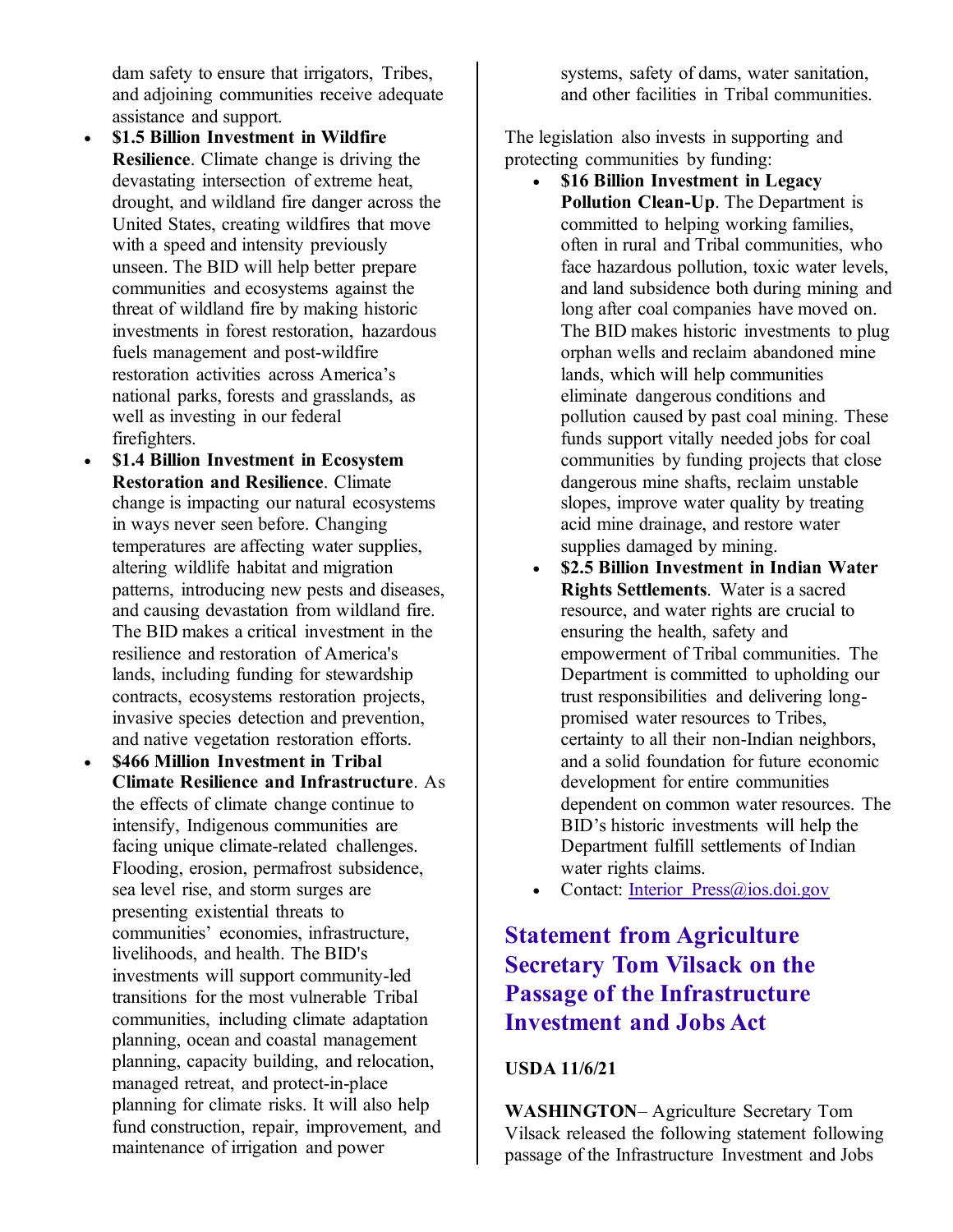Act by the U.S. Congress. The bill will now go to President Biden for his signature.

"This is a transformative, historic investment for America as President Biden delivers on his promise to rebuild the physical infrastructure of our country, grow the economy for decades to come, create good-paying, union jobs, and better position us to compete in a global economy.

"As we make significant progress in closing the digital divide and delivering 21st century broadband, farmers will have access to real-time information and new technologies needed to maintain their competitive edge, small businesses will be able to develop their markets, and rural communities can become better connected to jobs, telemedicine, and distance learning.

"As we repair crumbling roads and bridges and make much-needed investments in our ports, waterways, and rail transit, we will connect agriculture and rural communities to more markets and more economic opportunity. Upgraded power infrastructure, environmental remediation, and clean and safe drinking water will power and revitalize communities historically left behind.

"As we invest in green infrastructure, we will preserve our lands and natural resources and the outdoor recreation opportunities they provide for so many Americans. At the same time, we will respond to the climate crisis by increasing community resiliency and conducting critical work on our farms and in our forests to mitigate wildfires, support farmers and ranchers grappling with drought, and improve watersheds and water supply in the West.

"This is a tremendous opportunity to build up rural America with wealth that stays in rural communities, jobs you can raise a middle-class family on, and the ability to compete around the world. I'm thankful to those in Congress who drove this bipartisan legislation over the finish line, and to President Biden for his leadership for America's working families. Now, let's get to work and see to it that the benefits of modern infrastructure reach every corner of country."

**Contact:** USDA Press **Email:** [press@usda.gov](mailto:press@usda.gov)

# **Upcoming Meetings**

[WestFAST Webinars:](https://westernstateswater.org/westfast/) WestFAST is hosting a [series of webinars](https://westernstateswater.org/upcoming-westfast-webinars/) to discuss the importance of water resources related to wildfire prevention, reduction, recovery, and rehabilitation:

December 15th – [Wildfire and Geologic Hazards](https://westernstateswater.org/?post_type=mec-events&p=22137&preview=true) January 27th – [Burned Area Emergency Response](https://westernstateswater.org/events/burned-area-emergency-response-baer/)  [\(BAER\)](https://westernstateswater.org/events/burned-area-emergency-response-baer/)

[2022 WSWC Spring \(198th\) Meetings and](https://westernstateswater.org/events/2022-wswc-spring-198th-meetings-and-washington-roundtable/)  [Washington Roundtable](https://westernstateswater.org/events/2022-wswc-spring-198th-meetings-and-washington-roundtable/) 4/5-7/21, Crystal City, VA

## **Other Federal News**

USDA 11/3/21. [USDA Invests \\$11 Million in](https://www.nrcs.usda.gov/wps/portal/nrcs/detail/national/newsroom/releases/?cid=NRCSEPRD1843072)  [Partnerships to Restore Wetlands, Support](https://www.nrcs.usda.gov/wps/portal/nrcs/detail/national/newsroom/releases/?cid=NRCSEPRD1843072)  [Historically Underserved Producers](https://www.nrcs.usda.gov/wps/portal/nrcs/detail/national/newsroom/releases/?cid=NRCSEPRD1843072)

NOAA 11/8/21. [October 2021 was sixth warmest](https://www.noaa.gov/news/october-2021-was-sixth-warmest-on-record-for-us)  [on record for U.S.](https://www.noaa.gov/news/october-2021-was-sixth-warmest-on-record-for-us)

BLM 11/15/21. [Secretary Haaland Announces Steps](https://www.blm.gov/press-release/secretary-haaland-announces-steps-establish-protections-culturally-significant-chaco)  [to Establish Protections for Culturally Significant](https://www.blm.gov/press-release/secretary-haaland-announces-steps-establish-protections-culturally-significant-chaco)  [Chaco Canyon Landscape](https://www.blm.gov/press-release/secretary-haaland-announces-steps-establish-protections-culturally-significant-chaco)

BOR 11/16/21[.Reclamation awards \\$80,000 in](https://www.usbr.gov/newsroom/#/news-release/4038)  [prize competition seeking to improve reliability in](https://www.usbr.gov/newsroom/#/news-release/4038)  [hydropower facilities](https://www.usbr.gov/newsroom/#/news-release/4038)

NOAA 11/18/21. [NOAA and NFWF grant \\$39.5](https://www.noaa.gov/news-release/noaa-and-nfwf-grant-395-million-for-national-coastal-resilience-projects)  [million for national coastal resilience projects](https://www.noaa.gov/news-release/noaa-and-nfwf-grant-395-million-for-national-coastal-resilience-projects)

COE 11/19/21. [U.S. Army Corps of Engineers](https://www.usace.army.mil/Media/News-Releases/News-Release-Article-View/Article/2848848/us-army-corps-of-engineers-releases-the-2021-report-to-congress-on-future-water/)  [releases the 2021 Report to Congress on Future](https://www.usace.army.mil/Media/News-Releases/News-Release-Article-View/Article/2848848/us-army-corps-of-engineers-releases-the-2021-report-to-congress-on-future-water/)  [Water Resources Development](https://www.usace.army.mil/Media/News-Releases/News-Release-Article-View/Article/2848848/us-army-corps-of-engineers-releases-the-2021-report-to-congress-on-future-water/)

BOR 11/19/21[.Reclamation to conduct aerial survey](https://www.usbr.gov/newsroom/#/news-release/4040)  [of the lower Colorado River](https://www.usbr.gov/newsroom/#/news-release/4040)

BOR 11/23/21. [Reclamation awards \\$9.9 million to](https://www.usbr.gov/newsroom/#/news-release/4044)  [31 Tribes for drought response water projects](https://www.usbr.gov/newsroom/#/news-release/4044)

USFS 11/29/21. [Building the Salmon SuperHwy](https://www.fs.usda.gov/features/building-salmon-superhwy)

# **People**

BOR 11/4/21. [Casandra Arthur named](https://www.usbr.gov/newsroom/#/news-release/4024)  [Reclamation's Project Manager of the Year](https://www.usbr.gov/newsroom/#/news-release/4024)